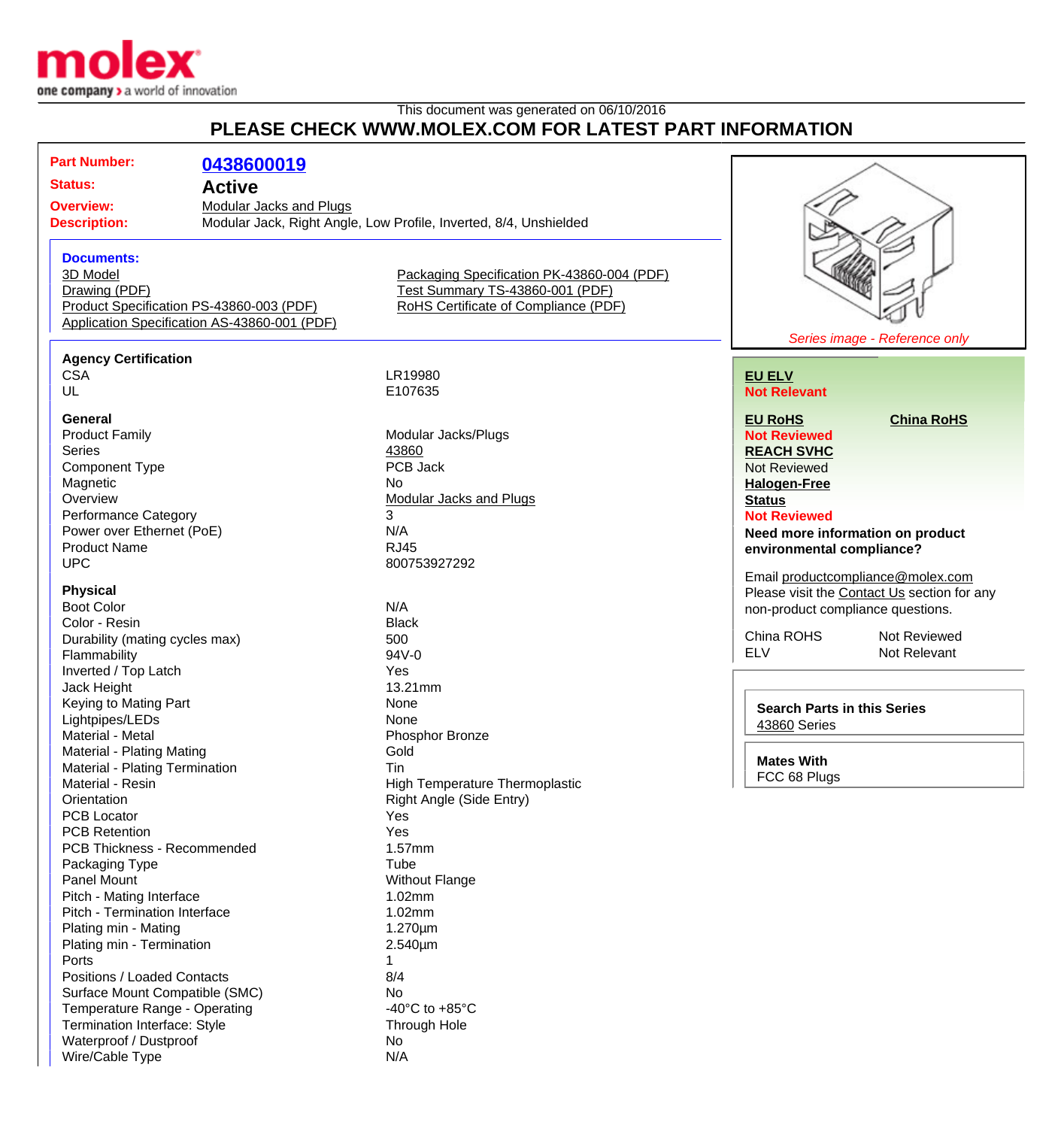| 1.5A<br>No.<br>None<br>No.<br>150V AC (RMS)  |
|----------------------------------------------|
| WAVE                                         |
|                                              |
| AS-43860-001                                 |
| PK-43860-004                                 |
| PS-43860-003, RPS-43860-004, RPS-43860-007,  |
| RPS-43860-008, RPS-43860-013<br>SD-43860-001 |
| TS-43860-001                                 |
|                                              |

## This document was generated on 06/10/2016 **PLEASE CHECK WWW.MOLEX.COM FOR LATEST PART INFORMATION**